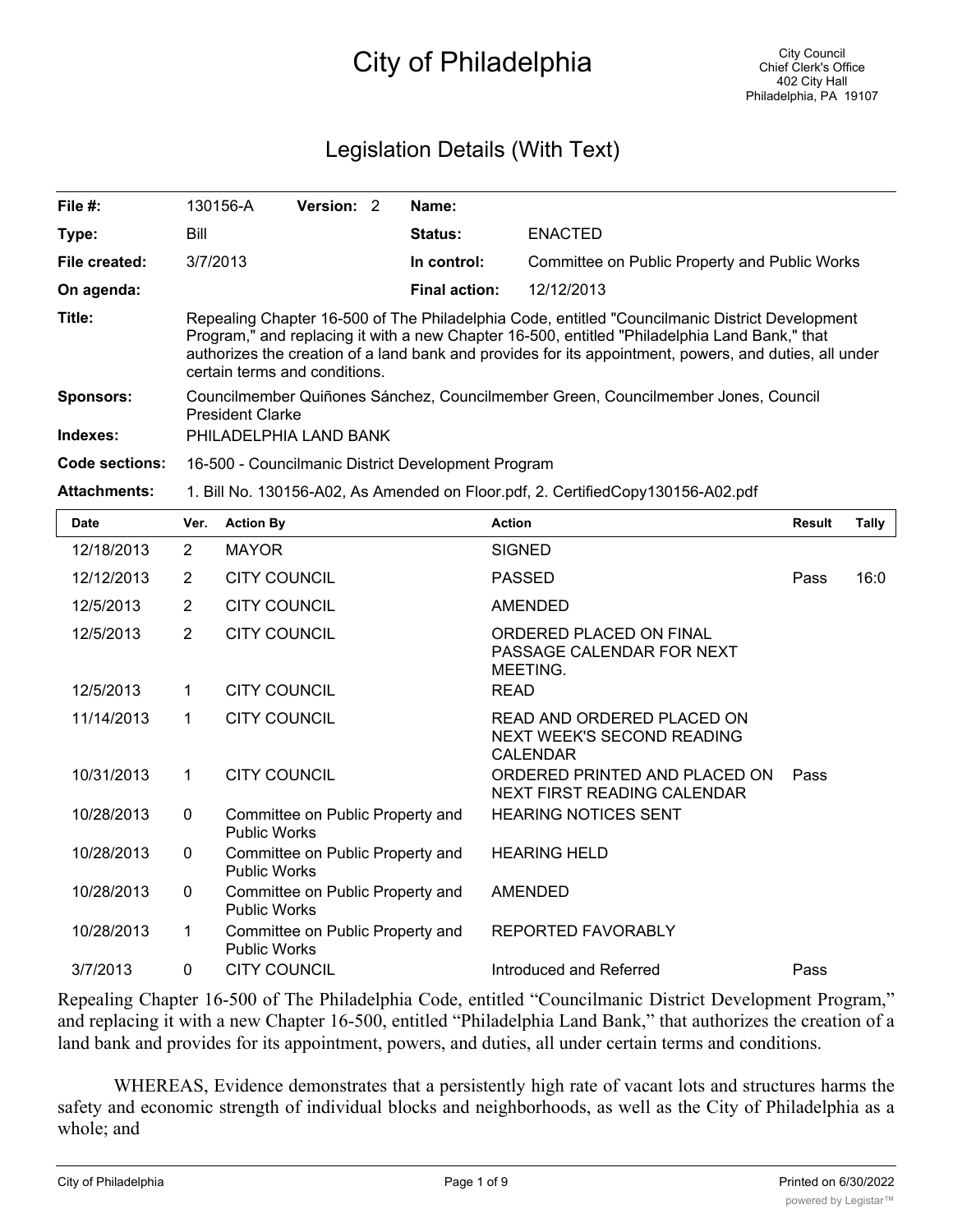WHEREAS, A municipal land bank would ensure clear, transparent, and efficient operations by serving as a single entity to acquire, hold, and dispose of vacant property with the participation and approval of City Council; and

WHEREAS, The consolidation of ownership of all publicly-owned surplus property in a municipal land bank is expected to increase efficiency, and allow a greater proportion of public funds to be invested directly into community revitalization; and

WHEREAS, Extensive grassroots community planning over the last decade by local Community Development Corporations and advocacy groups, with the support of the private sector, has found that creation of a municipal land bank is necessary for the strategic redevelopment of Philadelphia; and

WHEREAS, A municipal land bank should prioritize long-term community and economic development, promote the economic vitality of communities and Philadelphia as a whole, and should adopt disposition policies that encourage a range of beneficial uses by permitting nominal or reduced price disposition of property for development of: affordable or mixed-income housing that is accessible or visitable; economic development that create jobs for community residents; community facilities that provide needed services and enrichment opportunities; side- and rear-yards; urban agriculture; and community open space; and

WHEREAS, A municipal land bank should ensure that communities affected by vacant land have substantial and meaningful involvement in its decisions relating to those communities, with this goal strongly informing the land bank's governance, structure, and operations; and

WHEREAS, A municipal land bank should seek to promote development that ensures permanent or long-term affordability and socioeconomic diversity within all neighborhoods; and

WHEREAS, The City of Philadelphia recognizes housing preservation as an integral part of neighborhood stabilization and development, and seeks to balance the use of powerful new tools to acquire taxdelinquent properties with protections for low-income owner-occupants of tax-delinquent property; and

WHEREAS, A process of deliberate and sustained public discussion should precede any actions to define the policies of a municipal land bank, given that issues related to the City's acquisition and disposition of vacant properties vary according to the needs and characteristics of different neighborhoods, and significant interests are at stake; and

WHEREAS, The Commonwealth of Pennsylvania has enacted 68 Pa. C.S. § 2101, *et seq.* authorizing the creation of municipal land banks and granting to them certain powers; now, therefore

*THE COUNCIL OF THE CITY OF PHILADELPHIA HEREBY ORDAINS:*

SECTION 1. A new Chapter 16-700 is added, to read as follows:

### *CHAPTER 16-700. PHILADELPHIA LAND BANK.*

*§ 16-701. Preliminary Provision.*

(1) This Chapter is in accordance with the provisions of Act 153 of 2012, codified at 68 Pa. C.S.  $\S$ *2101, et seq.*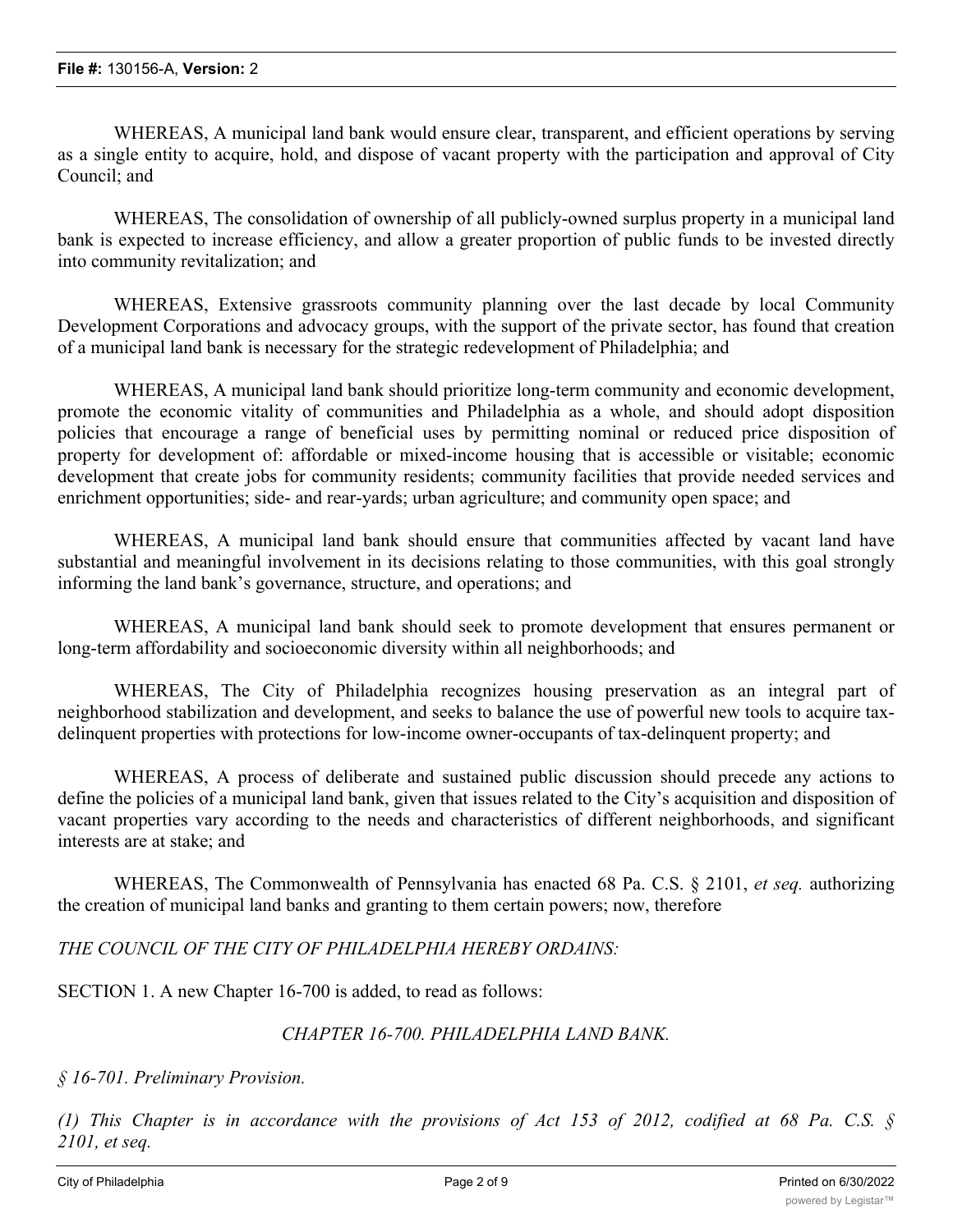*(2) The Philadelphia Land Bank, hereinafter the "Land Bank", shall possess all powers and duties permitted to it under state law, except where expressly limited in this Chapter.*

*§ 16-702. Creation.*

(1) Council finds and declares that there is a need for a land bank to function within the territorial *limits of the City and County of Philadelphia.*

*(2) Accordingly, pursuant to 68 Pa. C.S. § 2104, the Council of the City of Philadelphia hereby authorizes the creation of a public body corporate and politic, to be named the "Philadelphia Land Bank."*

 $\{16-703\}$ . Mission. The mission of the Land Bank is to return vacant and underutilized property to productive *use through a unified, predictable, and transparent process, thereby to assist in revitalizing neighborhoods, creating socially and economically diverse communities, and strengthening the City's tax base.*

### *§ 16-704. Board of Directors.*

*(1) Permanent Board. The Land Bank shall be governed by a Board of Directors, comprised of* eleven  $(11)$  members. Five  $(5)$  members of the Board shall be appointed by the Mayor; five  $(5)$  members of the Board shall be appointed by majority vote of all the members of City Council; one (1) member shall be *appointed by majority vote of the other members. All members shall serve terms concurrent with the appointing authority, and shall serve at the pleasure of their appointing authority. Members shall continue to serve until their successors have been appointed. Any individual or organization may submit recommendations for board membership to be considered in making appointments.*

*(2) Qualifications. Members shall include individuals with expertise in relevant areas, including but not limited to planning, real estate development, open space, and architecture; may not be elected public officials; and shall live or have a primary office in the City of Philadelphia.*

*At least four (4) members of the Board must be employees, members, or board members of nonprofit or advocacy organizations working in the field of housing or community development, or of civic associations, with each appointing authority to appoint two (2) such members. These members shall have particular knowledge of conditions and needs in neighborhoods with significant rates of vacant and/or publicly -owned properties.*

*(3) The Board of the Land Bank shall hold monthly public meetings, shall make each meeting's* agenda available on the Land Bank's website at least ten (10) days in advance of such a meeting, and shall *allow for public comment on matters under deliberation at each such public meeting.*

### *§ 16-705. Acquisition.*

*(1) A primary purpose of the Land Bank is to acquire and consolidate surplus property of the City of Philadelphia, the Philadelphia Redevelopment Authority, and the Philadelphia Housing Development Corporation, which it shall endeavor to accomplish with due speed and diligence.*

*(2) The Land Bank is authorized to acquire real property or interests in real property through donation, gift, purchase, or any other legal means, provided that, with respect to the acquisition of tax delinquent properties, the Land Bank shall follow the procedures and limits set forth in subsection (3).*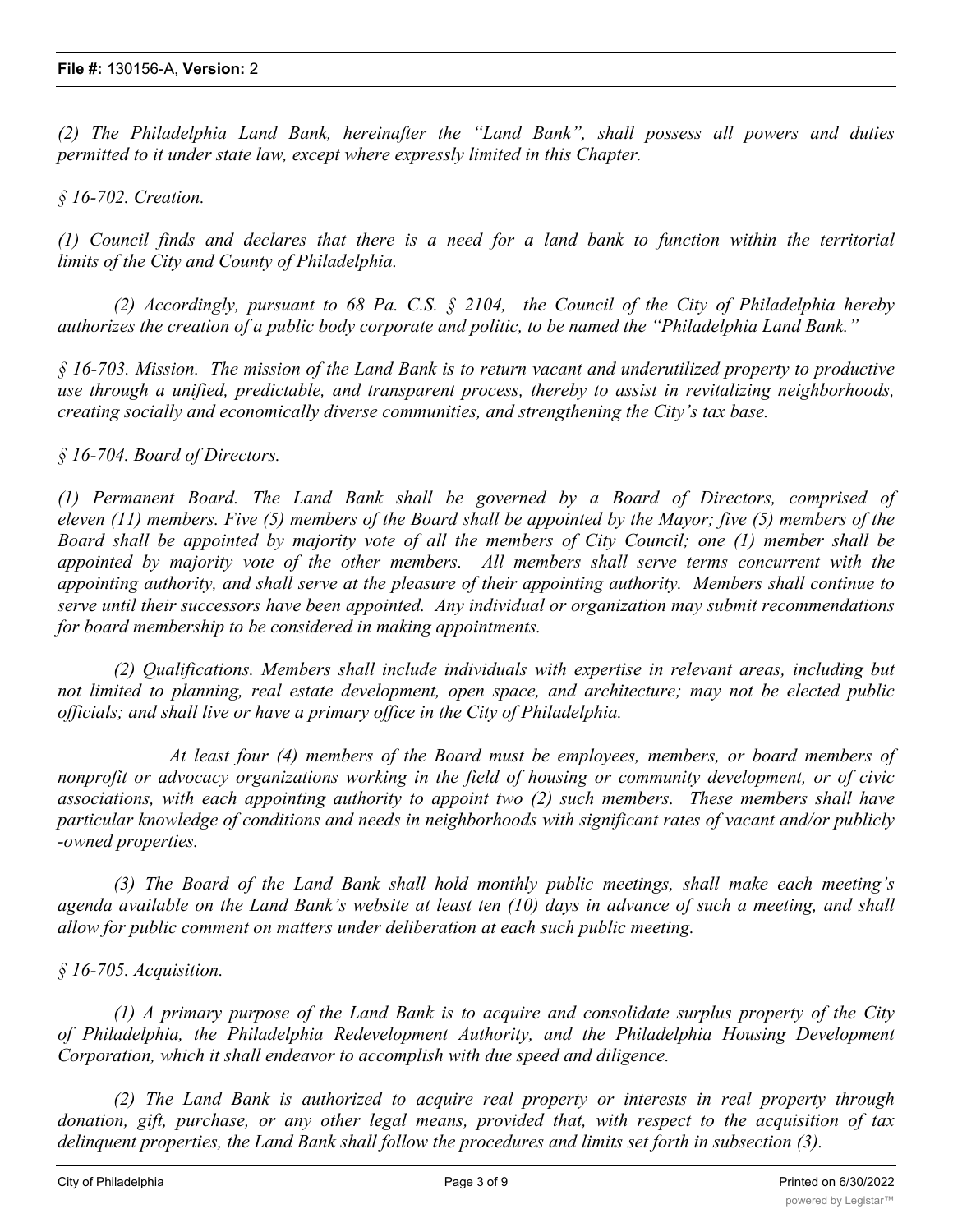- *(3) Acquisition of tax delinquent properties.*
	- *(a) Tax Sale Actions initiated by the Land Bank.*

*(.1) Assignment of liens and claims to the Land Bank. The Land Bank is authorized to enter into agreements with the City of Philadelphia and the School District of Philadelphia to assign and* transfer a lien or pre-judgment claim to the Land Bank, and to exercise the rights, privileges, and remedies of an assignee as stated in 53 P.S.  $\S$  7101 et seq., provided that the Land Bank shall not accept assignment of any *liens or pre-judgment claims against an owner-occupied property.*

*(.2) Certifications for tax sale actions requested by the Land Bank. The Land Bank is* authorized to request the City of Philadelphia certify for upset or judicial sale a property that is both vacant and delinguent as to municipal taxes or claims, provided that the Land Bank determines that the acquisition is consistent with its mission and policies. Application for such certification may be made to the Land Bank by *an individual or organization, and such applicants shall be entitled to explanation in writing if denied.*

*(b) Tax sale actions initiated by the City of Philadelphia. The City of Philadelphia shall* provide to the Land Bank notice of potential upset and judicial sales listing properties by address. Before any upset or judicial sale of real property initiated by the City of Philadelphia, the Land Bank shall elect whether to *seek acquisition of the property. The Land Bank shall not seek to acquire such owner-occupied properties* without first confirming that an appropriate payment plan has been offered for any municipal taxes or claims, *including evaluation for an income-based payment agreement.*

*(4) Subject to the prior approval of the Finance Director, the Land Bank is authorized to discharge* liens and other municipal claims, charges, or fines against the properties it acquires to the extent permitted by *law.*

(5) For the duration of the time a property is held by the Land Bank, the Land Bank is authorized to exempt such property from all real estate taxes, water and sewer charges, and other municipal charges to the *extent permitted by law.*

*(6) The Board shall maintain a preference, wherever feasible, for keeping former owner-occupants* in any residences acquired by the Land Bank, in addition to any other policies the Board may adopt in this *regard.*

*§ 16-706. Inventory.*

*(1) The Land Bank shall maintain and make publicly accessible on its website, and at its offices during normal business hours, the following information:*

*(a) An up-to-date inventory of property owned by the Land Bank;*

*(b) A map showing the properties in the Land Bank's inventory, as well as other relevant information about land use conditions within the City of Philadelphia including vacancy and tax delinquency to the extent reasonably available;*

*(c) A record of all property conveyed by the Land Bank to other parties, including, but not*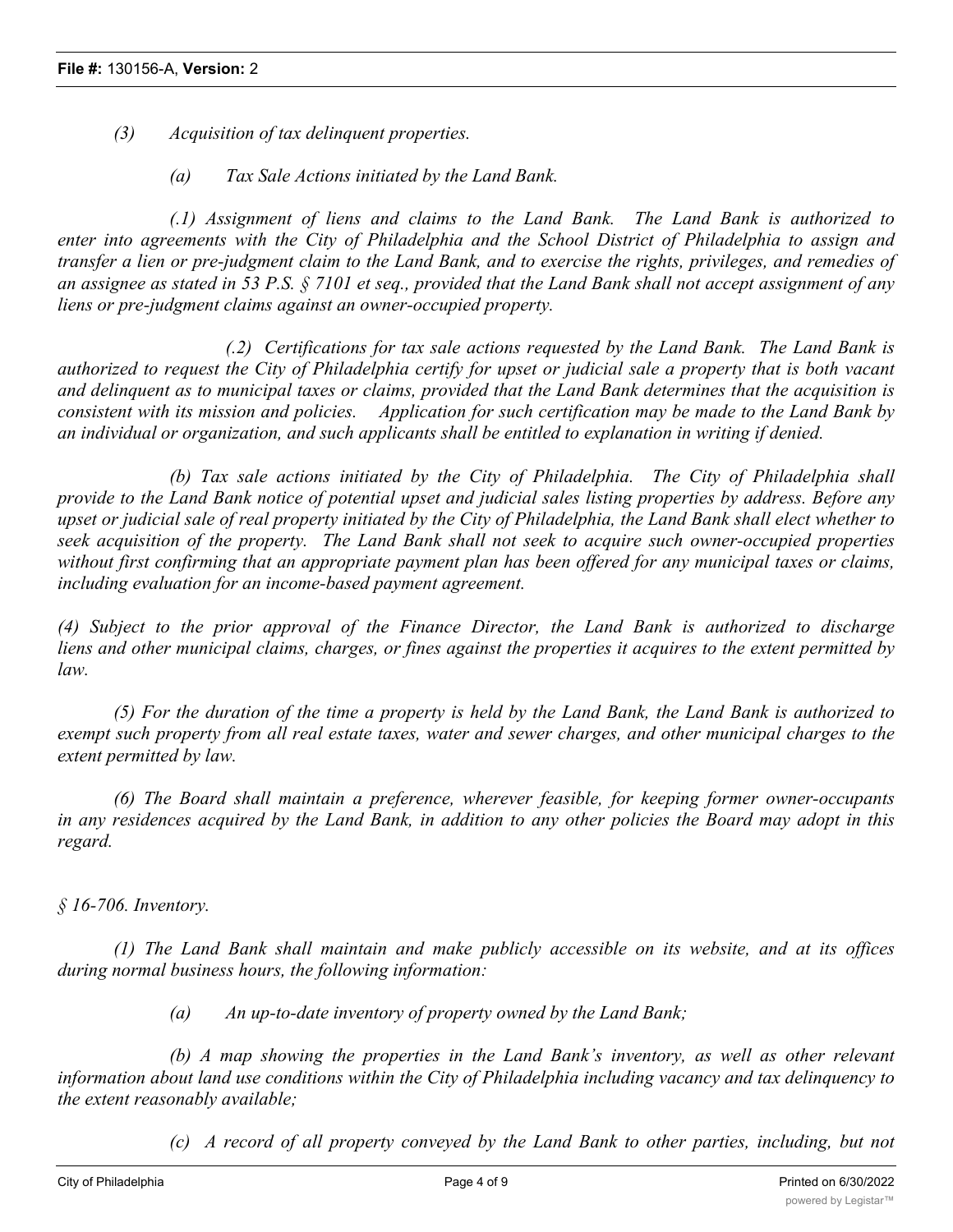limited to: the sale price for which the property was conveyed; the party to whom the property was conveyed; a summary of any terms or conditions of the conveyance, including the intended use of the property; and the approximate income of the households that will benefit from the intended use, if the sale price was less than fair *market value; and*

*(d) Copies of its Policies, Strategic Plans, and Performance Reports.*

*(2) The Land Bank shall provide a mechanism through which individuals may request and receive ongoing notifications as to changes in the status of any property owned by the Land Bank.*

*(3) The Land Bank shall provide to members of the interagency Vacant Property Review Committee and City Council electronic access to relevant information maintained by the Land Bank regarding all properties owned by the Land Bank. The Land Bank shall additionally provide to these members a mechanism to receive according to their preference either periodic aggregate reports or ongoing notifications as to* changes in the status of those properties or of a subset thereof, such as an individual Planning District or *Council District.*

*§ 16-707. Disposition of Property.*

*(1) The Land Bank is authorized to convey, exchange, sell, transfer, lease, grant, or mortgage* interests in real property of the Land Bank in the form and by the method determined to be in the best interests *of the Land Bank, subject to approval by the Vacant Property Review Committee and City Council by Resolution, under the following terms and conditions:*

*(a) Certification of compliance. Applicants for properties must provide the Land Bank with* certification from the Department of Revenue that the applicant has no tax or water delinguencies, and from the Department of Licenses and Inspections that all other properties owned by the applicant are in compliance with *the provisions of The Philadelphia Code or under agreement to come into compliance, which certifications shall not be untimely withheld.*

*(.1) The certification shall additionally record if the applicant has a significant history of tax or water delinquencies, or of owning property maintained in a condition that violates The Philadelphia Code.*

*(.2) Certification shall not be denied when a property with tax or water delinquency* was acquired by the applicant from the City of Philadelphia or other local public agency and the delinquency *predates the transfer of title to the applicant.*

*(b) Consistency with planning provisions. The Land Bank shall strongly consider the Philadelphia Comprehensive Plan and any applicable community plans accepted by the Philadelphia Planning Commission, as well as any recommendation provided by the Commission, when the Land Bank disposes property.*

*(c) Public notice and opportunity to comment. The Land Bank shall provide public notice of* proposed dispositions as early as practicable and at least ten (10) days before any final action will be taken, which shall include posting a notice conspicuously on the subject property. Final action for the purposes of this Section shall include approval by City Council, review by the Vacant Property Review Committee and the Land Bank board, or a decision by staff who have been delegated board disposition authority. The Land Bank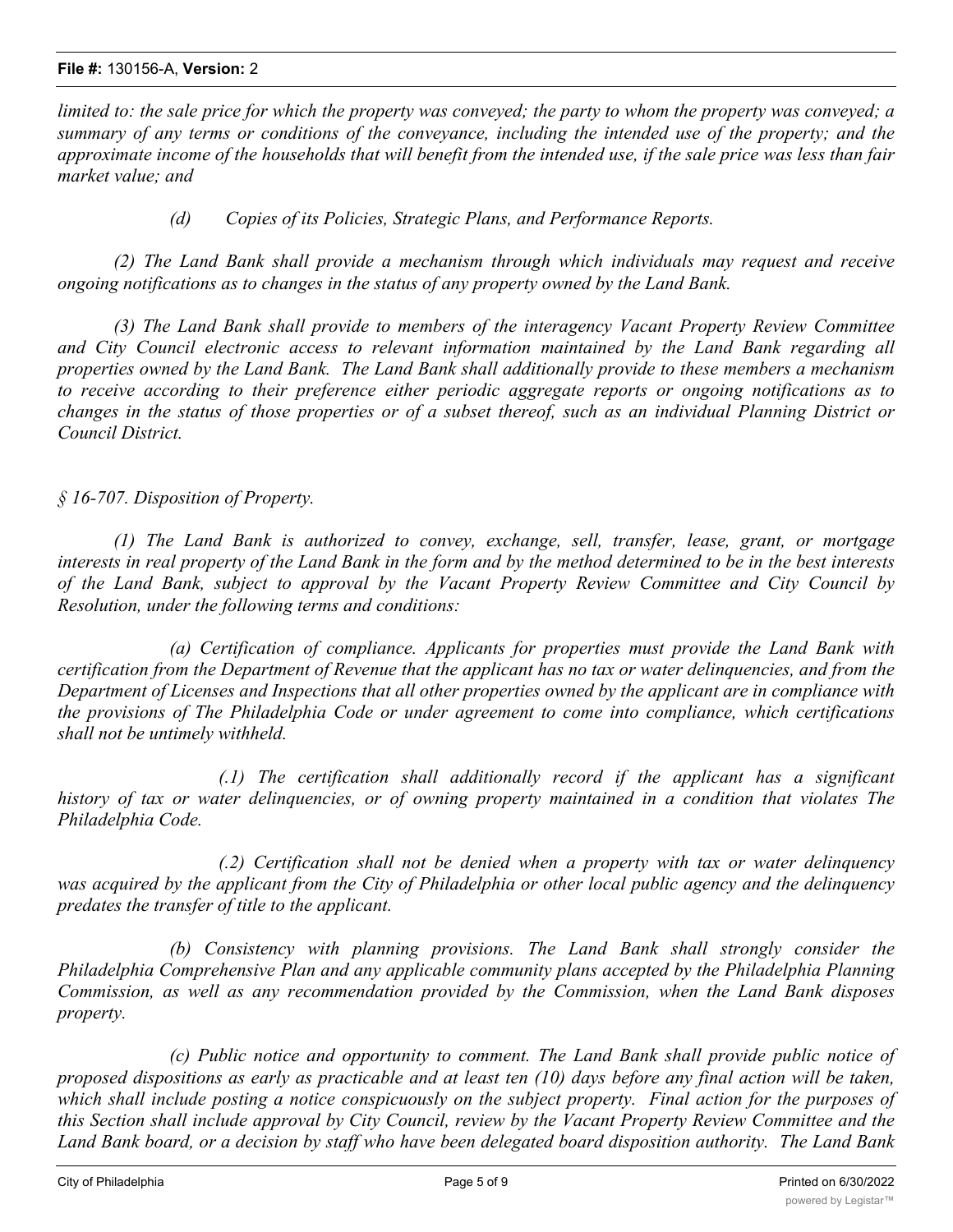*shall also provide notice to those registered community organizations as defined in Section 14-303(12)(a) whose registered geographic area of concern contains a property proposed for disposition.*

*(.1) Any individual or organization may submit comment in writing to the Land Bank regarding a proposed disposition. The Land Bank shall transmit, or otherwise make available, all such comments to the interagency Vacant Property Review Committee.*

*(d) Approval by Vacant Property Review Committee. Proposed transfers of interest in real* property owned by the Land Bank shall be scheduled for review at a public hearing of the interagency Vacant *Property Review Committee, as set forth in Section 16-404(1). The Vacant Property Review Committee shall* provide at least ten (10) days prior notice of the public hearing by posting on the City Council and Land Bank websites the time, date, location and agenda for the public hearing. In addition, the Vacant Property Review Committee shall make publicly accessible on the City Council and Land Bank websites a list of all regularly *scheduled hearings and the transcript for all completed hearings.*

*(2) Monitoring. The Land Bank shall set goals for time frames applicable to each stage of the disposition process, and shall develop processes to monitor its performance.*

*(3) The Board of Directors may delegate its disposition authority to the staff of the Land Bank except in the following circumstances:*

*(a) The proposed terms of the transaction conflict with the Land Bank's published policies or procedures;*

*(b) The transferee has a significant history of: tax or water delinquencies; owning property maintained in a condition that violates The Philadelphia Code; or failing to redevelop properties previously acquired from the City of Philadelphia or other local public agencies;*

*(c) The value of the property is in excess of \$50,000 (fifty thousand dollars); or*

*(d) When otherwise required by state law.*

*(4) The Land Bank shall make available an appeals process wherein an individual or an* organization may request reconsideration of a decision made by the Land Bank and submit evidence relevant to *determinations made by the Land Bank on matters including: general eligibility; eligibility for reduced or nominal pricing; the value of a property; and compliance with terms or conditions of sale.*

*(5) The Land Bank shall coordinate with the Philadelphia Redevelopment Authority where a project involves properties acquired by the Philadelphia Redevelopment Authority through eminent domain as well as properties acquired and/or owned by the Land Bank, and shall strive to ensure a synchronized disposition process.*

*§ 16-708. Pricing.*

*(1) The Land Bank shall use the most current data reasonably available to determine different neighborhood market conditions and property market values. In determining market values for individual* properties the Land Bank shall use the valuation method that it deems most appropriate given the particular *conditions of the property and surrounding market, as well as the cost of redevelopment. Applicants may submit information that is relevant to the value of a property for consideration by the Land Bank.*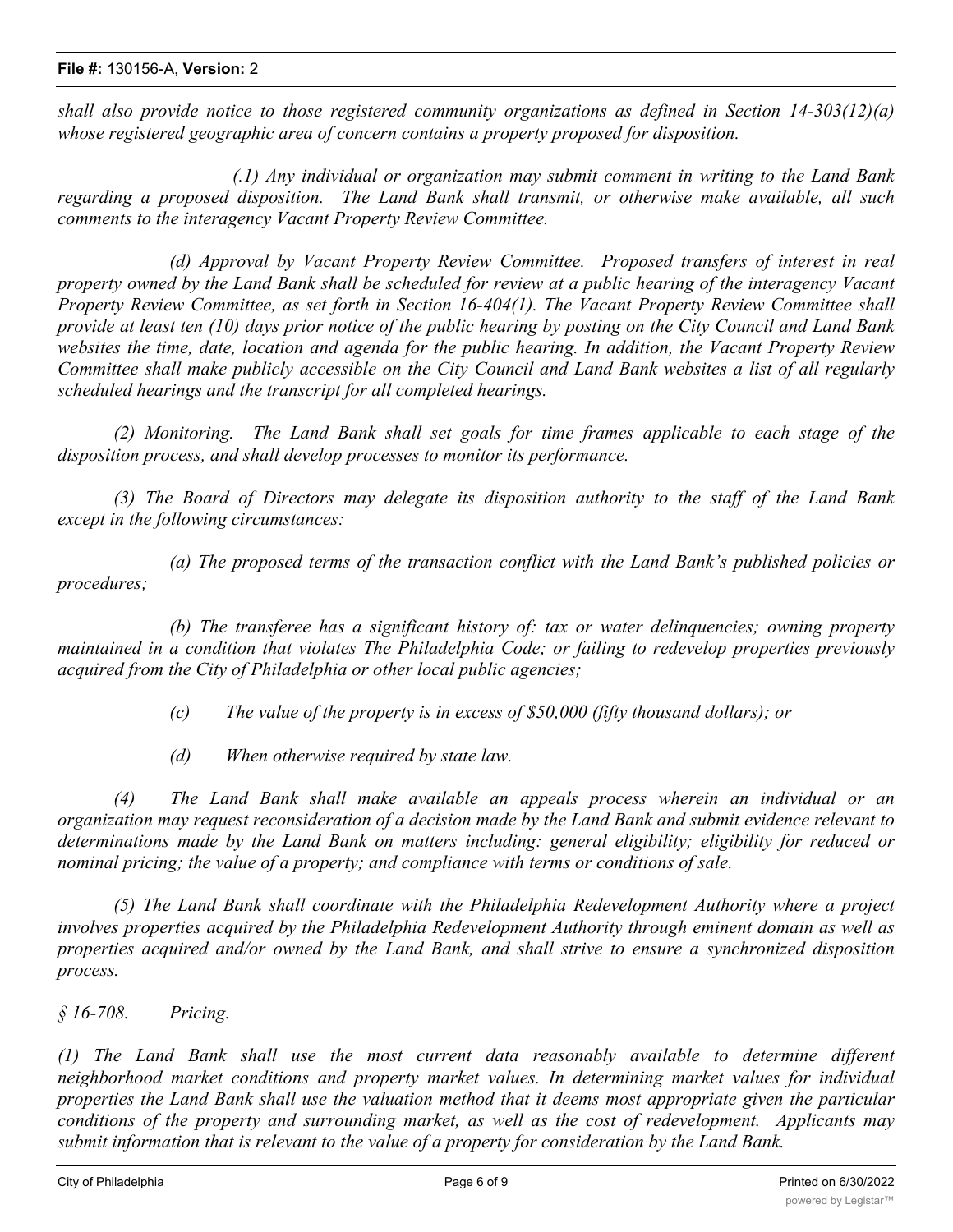*(2) The Land Bank may offer properties at less than fair market value where the Land Bank finds that the proposed use would create beneficial community impact, such as affordable or mixed-income housing that is accessible or visitable; economic development that creates jobs for community residents; community facilities that provide needed services to residents; side and rear-yards; innovation in design and sustainability; urban agriculture; community open space; and any goals established under § 16-710. The Land Bank shall* allow applications for less than fair market value, including nominal disposition, for any property owned by the *Land Bank.*

*(a) In calculating a reduced sales price, the Land Bank shall consider the benefit provided* by the proposed use and, if applicable, the amount of discount needed to make the project both initially *financially feasible and continually sustainable.*

*(b) To encourage mixed-income housing projects, the Land Bank may count the number of very low-, low- and moderate-income households served and provide partial discounting.*

*(3) The Land Bank shall develop policies regarding employment of legal mechanisms to make land and buildings accessible to those applicants who cannot afford immediate payment in full.*

*(4) Conditions of sale between the transferee and the Land Bank shall be imposed using legally binding mechanisms, including but not limited to deed restrictions, restrictive covenants, and mortgages. The Land Bank shall monitor compliance with such provisions, including by requiring periodic reporting by transferees.*

*§ 16-709. Policies, Strategic Plan, and Performance Report.*

*(1) The Land Bank shall develop policies consistent with the requirements of this Ordinance. These policies shall be guided by the Land Bank's mission and purposes as set forth in this Ordinance.*

*(2) Ethics and Conflicts of Interest. The Land Bank shall be governed by the State Adverse Interest* Act of July 19, 1957 (P.L.1017, No.451) and 65 Pa.C.S. Ch. 11 (relating to ethics standards and financial *disclosure). The Land Bank shall also be governed by § 20-600 (Philadelphia's "Standards of Conduct and Ethics") and § 20-1200 ("Lobbying"). As part of its policies, the Land Bank shall adopt strict ethical guidelines for Land Bank board members and employees, and promulgate rules addressing and protecting against potential conflicts of interest. These guidelines and rules shall supplement any applicable state and local laws.*

*(3) Strategic Plan. Within one year following the effective date of this legislation, and annually thereafter, the Land Bank shall develop a Strategic Plan to guide its acquisition, maintenance, and disposition* of property. The Strategic Plan shall address the following elements, and be developed in coordination with the *Philadelphia City Planning Commission:*

*(a) An analysis to determine market conditions and trends in neighborhoods where the Land* Bank holds or is likely to hold property, according to census tract or grouping of census tracts that are *determined by the Land Bank to have similar characteristics. To the extent feasible, this analysis shall specifically evaluate the relative need and availability for affordable or mixed-income housing that is accessible or visitable; economic development that creates jobs for community residents; community facilities that provide needed services to residents; side and rear-yards; food-producing urban agriculture; community open space; and any additional core beneficial land uses that may be identified by the Land Bank.*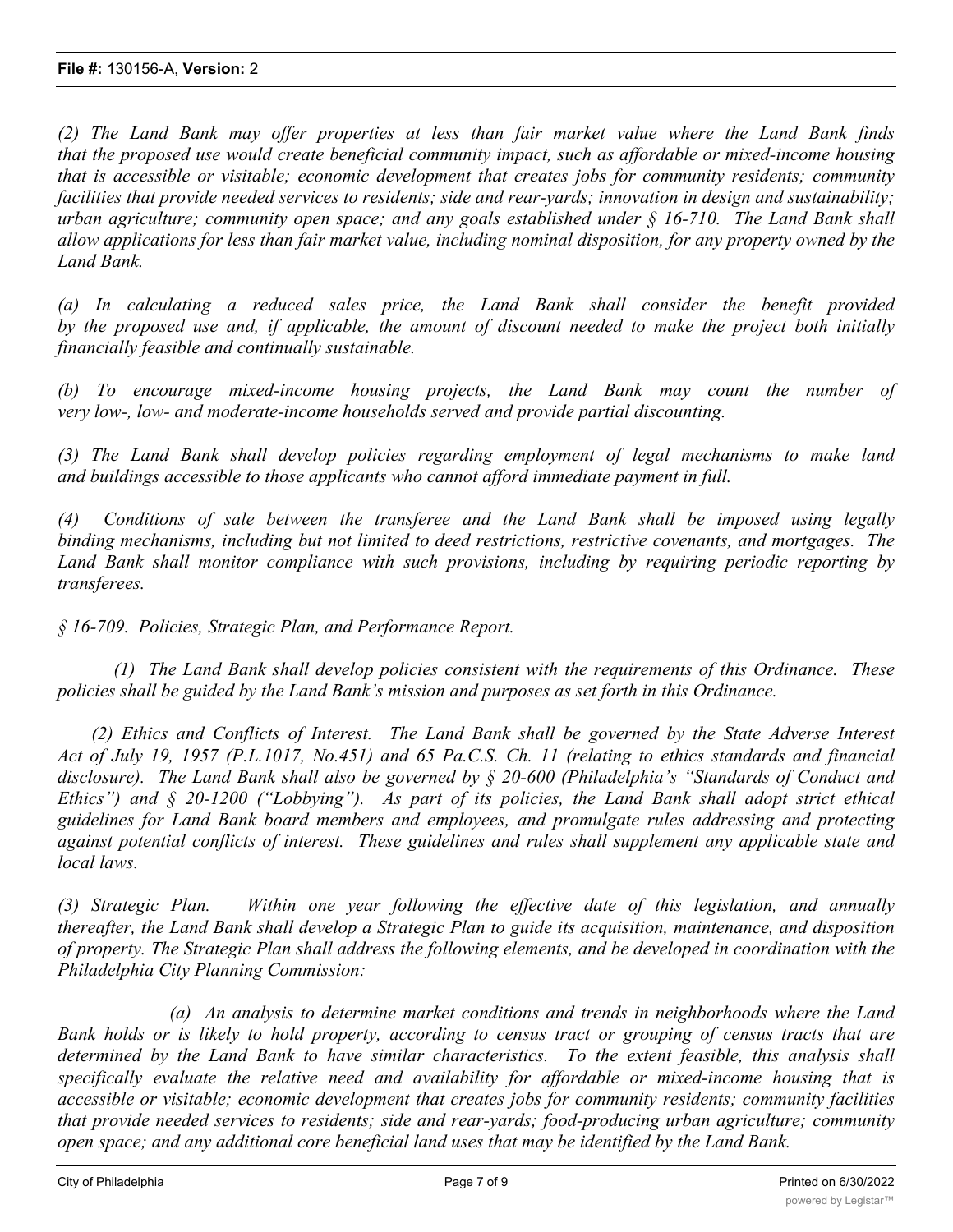*(b) An inventory and mapping of vacant properties in each census tract or grouping of* census tracts, including properties that are owned by the Land Bank and properties that are privately owned *and delinquent as to municipal taxes or claims.*

*(c) Proposed goals for the five-year period following adoption or revision of this plan for acquisition, maintenance, and conveyance of properties that support the City's Comprehensive Plan and the goals of community plans accepted by the Philadelphia City Planning Commission, and which encourage* equitable redevelopment. This shall include, but is not limited to, items such as defined targets for the share of future housing units to be built on public properties affordable to different income ranges of very low-, low-, *and moderate-income households, as well as economic development/job creation projects, urban agriculture, open space, and additional core beneficial land use needs that were identified pursuant to (a) of this* subsection. These goals shall be based on the analysis of each census tract or grouping of census tracts that were identified pursuant to (a) of this subsection, taking into account the existing inventory of the Land Bank as well as the universe of vacant and tax delinguent or City-liened properties, and demand for land based on *requests received in the previous year. The Land Bank may also consider the anticipated availability of funding, and the feasibility of inclusionary housing requirements if applicable.*

*(d) Recommendations for uses of properties in each census tract or grouping of census tracts that advance the Land Bank's goals.*

*(e) Defined annual targets for the overall number of properties transferred.*

*(f) Defined annual goals for acquisition including identifying the geographic areas where the Land Bank would seek to acquire properties and for what purpose.*

*(4) Performance Reports. On an annual basis, the Land Bank shall prepare a performance report that will include at a minimum the following items:*

*(a) A list of all properties acquired by the Land Bank;*

*(b) A list of all properties conveyed by the Land Bank that includes: the price; name of the buyer; proposed use; a summary of any special terms and conditions of the conveyance; and the approximate* income of the households that will benefit from the intended use, if the sale price was less than fair market *value;*

*period;*

*(c) A list of all properties held or reserved for an applicant, including the term of the hold*

*(d) An aggregated analysis of all maintenance activities;*

*(e) An aggregated analysis of all requests received including their proposed use, duration and status, and reason for termination if applicable, with reference to the monitoring set forth in Section 16-707(2);*

*(f) An aggregated analysis of any efforts related to monitoring and enforcing compliance with provisions agreed upon as conditions of past sales; and*

*(g) An aggregated analysis demonstrating the Land Bank's yearly progress towards fulfilling* the goals set forth in its Strategic Plan, and if achievement or reasonable progress towards such goals is not *achieved, a revised plan to be executed during the following year.*